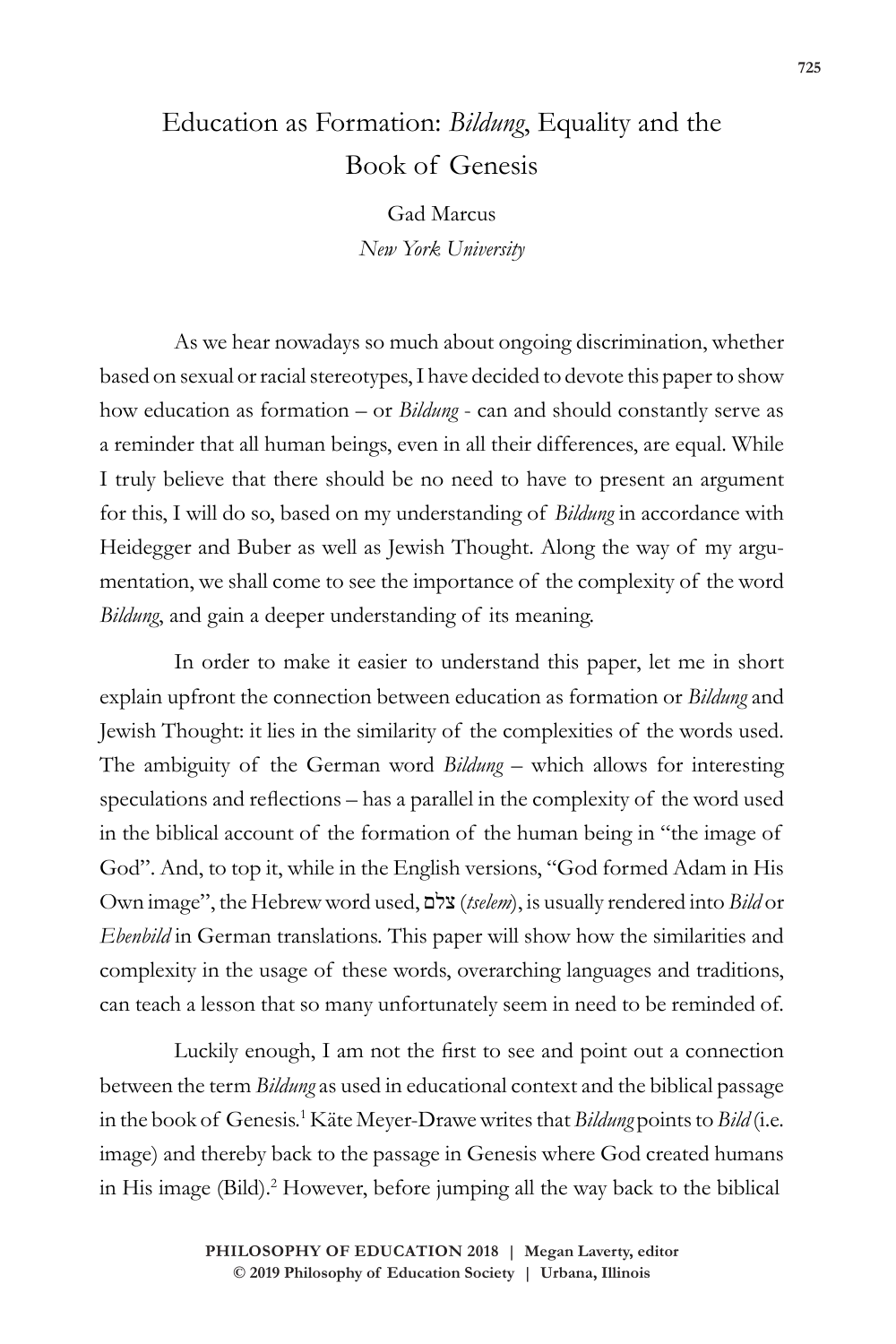text, let us first look at what some modern thinkers have written about *Bildung*. Gert Biesta writes that *Bildung* is a process in which one is engaged with culture and with existing meaning in order to become oneself.<sup>3</sup> For him it is the formation of oneself, or of one's identity "through engagement with culture."4 Biesta points out that the term *Bildung* thereby goes back to the Greek idea of *paideia*.

Heidegger, too, in his *Platons Lehre von der Wahrheit*, highlights the similarity between *paideia* and *Bildung*: While explaining the wisdom behind Plato's cave analogy, he interprets *paideia* as "*Die Um- und Eingewoehnung des Menschenwesens in dem ihm jeweils zugewiesenen Bereich*"5 – "the acclimatization of the humankind towards and into the area towards which it is being directed." This process is led by one's soul, which as a whole diverts its aims foundationally back to its own roots.<sup>6</sup> What exactly the aims of our souls are is ambiguous. Yet the idea that *Bildung* allows for us to connect to our souls seems interesting to say the least.

Furthermore, Heidegger points out, this is a slow process as this *Umwendung* - turning around or change - occurs in the essence of one's being. Yet, more importantly, Heidegger points out that in order for such a change or turn to occur, there needs to be a new direction. This new direction in return is towards the *Vor-Bild*, which means both role model and pre-set image, – i.e. is the being we strive to become or turn into.<sup>7</sup> And Heidegger ends this section by repeating that there is no exact word in German for *paideia*, but *Bildung* comes closest to it.8

Heidegger is quick to point out that the word *Bildung,* too, is not a simple but a complex word, as there are two meanings to it, one connected to knowledge and coming to know something, whereas the other is related to the creation of something.<sup>9</sup> His main point in relation to the double meaning of *Bildung*, is that the acquiring of knowledge demands for and thereby simultaneously creates a *Vor-Bild*, an ideal archetype that one strives to become – *sich nach dem Vorbild bilden – to fashion oneself according to the pre-set image.*10 Heidegger concludes that it is the encounter with the "idea of ideas" or "highest idea," which outside Plato's cave is represented by the sun, that allows for the *Bildung* of such a *Vor-Bild* to come into being<sup>11</sup> - i.e., for the formation of such an archetype. Therefore, in order to have a direction in which one aims to form oneself towards, *sich*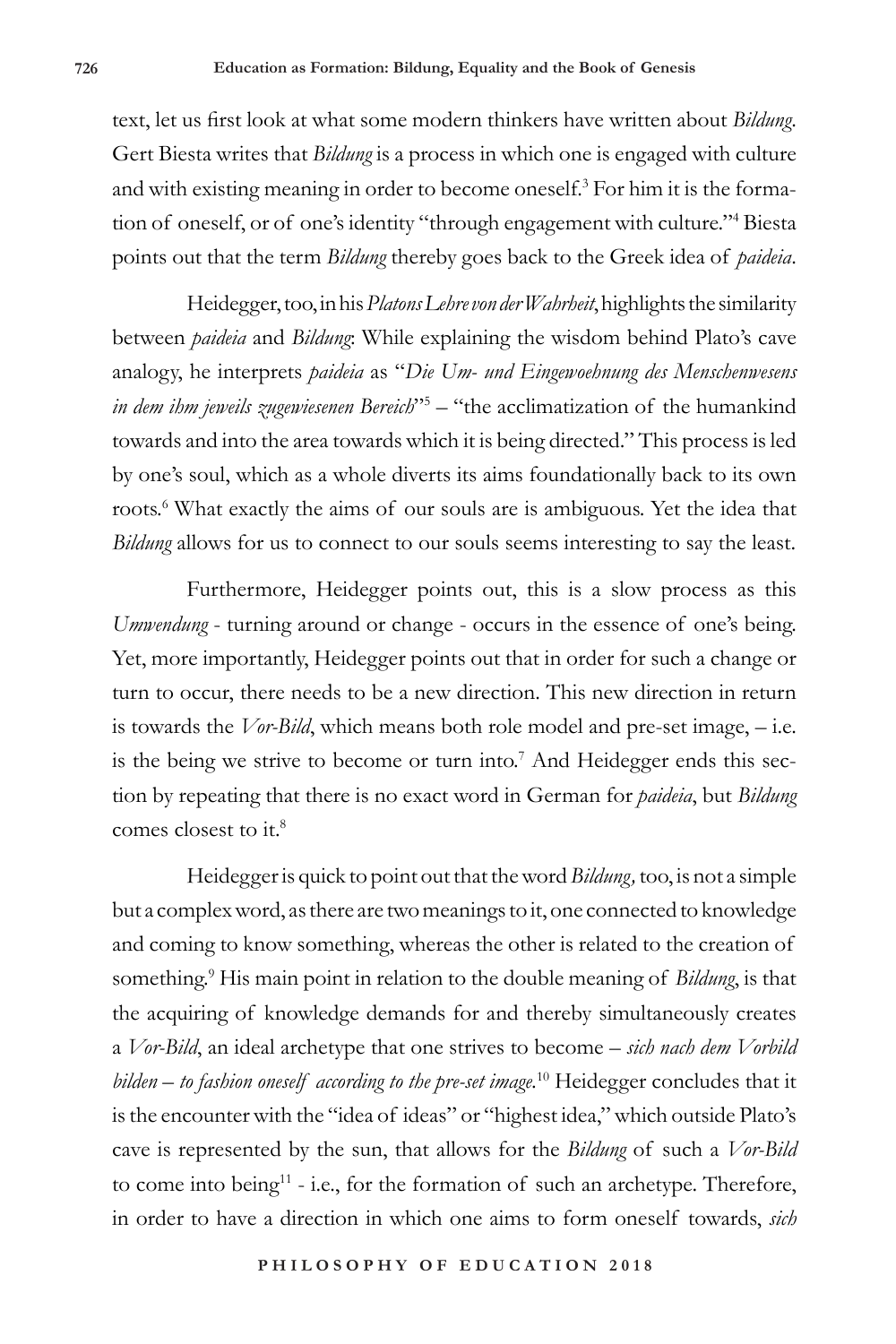*bilden*, we need a *Vor-Bild*, which emerges from our knowledge or experience of the "first cause." Pointing out that both, Plato and Aristotle relate this highest idea, or "*erste Ursache*" – the first cause – to God or the godly, Heidegger calls it himself "*das Seiendste des Seienden*" – "the most being of the being"<sup>12</sup> or "Being of beings," as Biesta translates it.13

We thus come to understand that for Heidegger it is precisely this first cause that creates the *Vor-Bild* by which and towards one aspires to form oneself. However, the understanding or acquiring of such a *Vor-Bild* emerges and forms itself through our encounter with "the most being of being," which comes into being through being. Hence, for Heidegger, the meaning of *Bildung* is rather a passive emerging state of knowledge or knowing than one of actively acquiring knowledge. It is a sort of knowledge or understanding that evolves through or by itself – almost as a supplement to being. In this sense it is a coming to know something without actively having to acquire additional knowledge. However, the new insight allows for one to come to new understandings – just as happens with the individual in Plato's cave who is freed from his chains and ventures out to see the sun. In return this acquired insight, which occurs by itself by mere exposure to the "first cause," creates the *Vor-Bild* for which we actively aim for when trying to form ourselves into whom we want to be. One may therefore say, *Die Bildung bildet das Vorbild des Gebildenten und des Bildenden* – Bildung forms the *Vor-bild* for the educated/formed one and for the learning individual/the one to be formed. This ultimately means that it is an ongoing process, in which we constantly acquire another insight and thereby further form ourselves into who we are. The image of our goals or archetype constantly slightly changes as it is influenced by new knowledge and understandings. This in return makes *Bildung* an endless and thereby infinite process.

The other Martin, Buber, wrestles with some very similar questions when he writes in *Unser Bildungsziel*: "*Bildung kommt von bilden und bilden von Bild.*"14 *Bildung* derives from forming/educating and forming/educating derives from image. Here, too, one is in need of a *Bild*, some sort of an image of what one wants to become like, an archetype or an idea towards which one aims to educate oneself. As he writes: "*Bilden' heisst ein geschautes Bild im irdischen Stoff*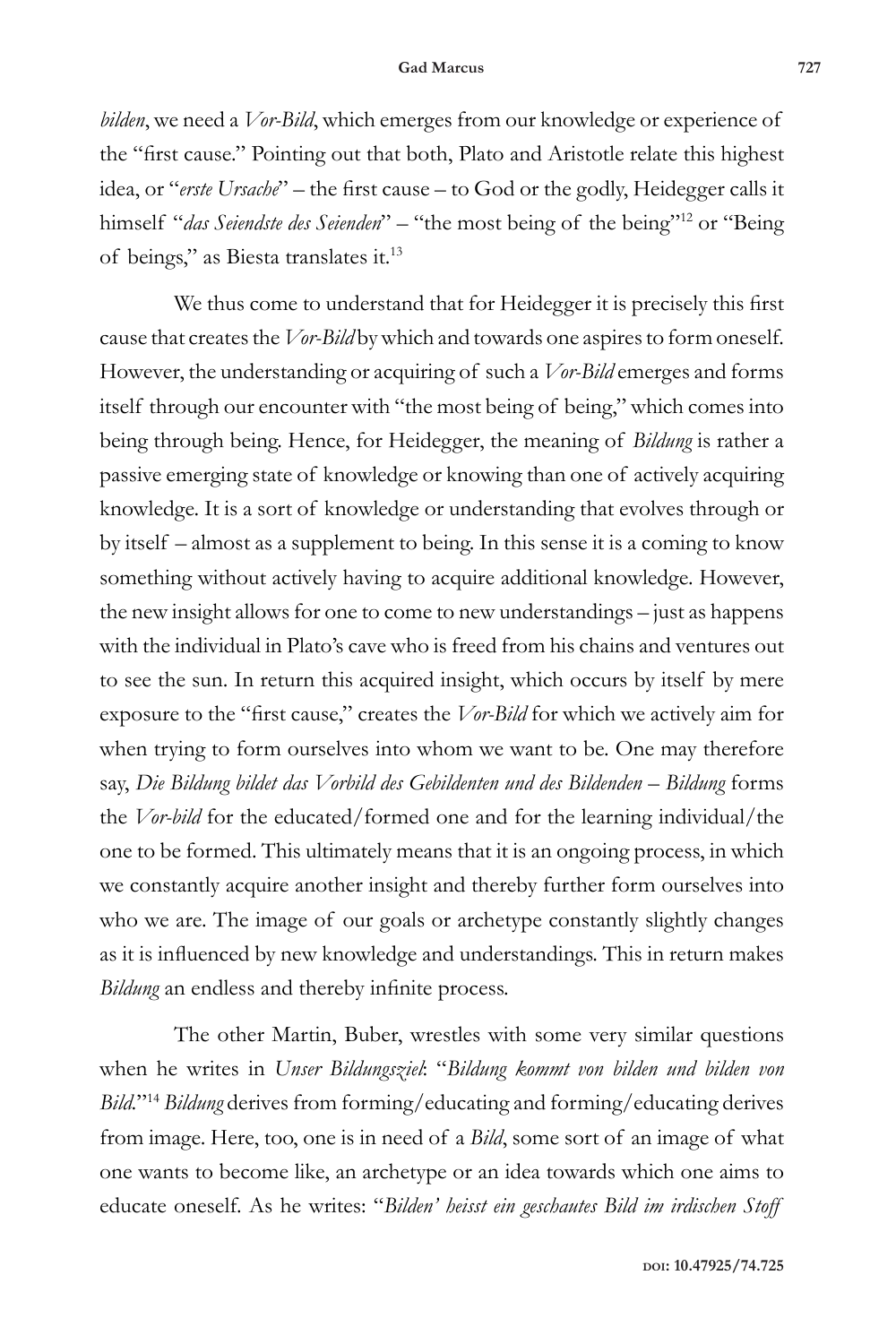*verwirklichen, so dass es in die Welt der Dinge tritt*."15 *Bilden* means realizing a seen image into earthly material in order for it to step into the world of things. It is like materializing an idea from the realm of ideas into the material world. And he goes on to write: "*Menschen bilden heisst ein geschautes Menschenbild in lebenden Personen verwirklichen*,"16 "Educating/forming humans means to realize a seen image of man into living people." *Bildung* as a process of coming into being, i.e. the formation of oneself, relies on an already existing image or archetype, which is the *Bild* and becomes the *Vor-Bild* for *Bildung*. One's own formation is directed by an aspiration of a form that one wants to form oneself into. The big question of course still stays how and from where we are supposed to get or receive the image that we aspire to become. Or in Heidegger's language, how can we be sure to encounter the Being of beings?

Within the Jewish tradition the first cause or the Being of beings is of course God. However, this does not necessarily make it easier to answer the question. Yet the very same words that have been discussed so far might be able to help. As previously mentioned, when looking at the German Bible translations we find the word *Bild* already in the very first chapter. Martin Luther (16<sup>th</sup> century) uses *Bild* and *zum Bilde Gottes* when translating "אלוהים צלם) "*tselem elohim*) in English usually "image of God," while Moses Mendelssohn (18<sup>th</sup> century) uses *Ebenbilde*. Both words of course derive from *Bild*, as does *Bildung*. Now, apart from the apparent contradiction with the monotheistic traditions that God has neither a form nor can He be seen, the idea of translating *tselem* into *Bild* raises some very interesting and noteworthy questions and consequences: For what do we actually mean when we say "human was created in the image of God."

Mendelssohn, in his commentary to the Bible, gives an interesting explanation. Basing himself on a Talmudic passage, he writes that for the creation of mankind the Bible introduces a special word of creation because of the human's greatness in rank, as the human species resembles God and is beyond any other species because of its wisdom, intellect, awareness, and practical skills. The word *tselem* he translates as *Ebenbild*, an identical/equivalent image,<sup>17</sup> and says it means as much as *tsura*, i.e. form.18 The formation of the image of the human then, here too, is the result of an encounter with the first cause, i.e.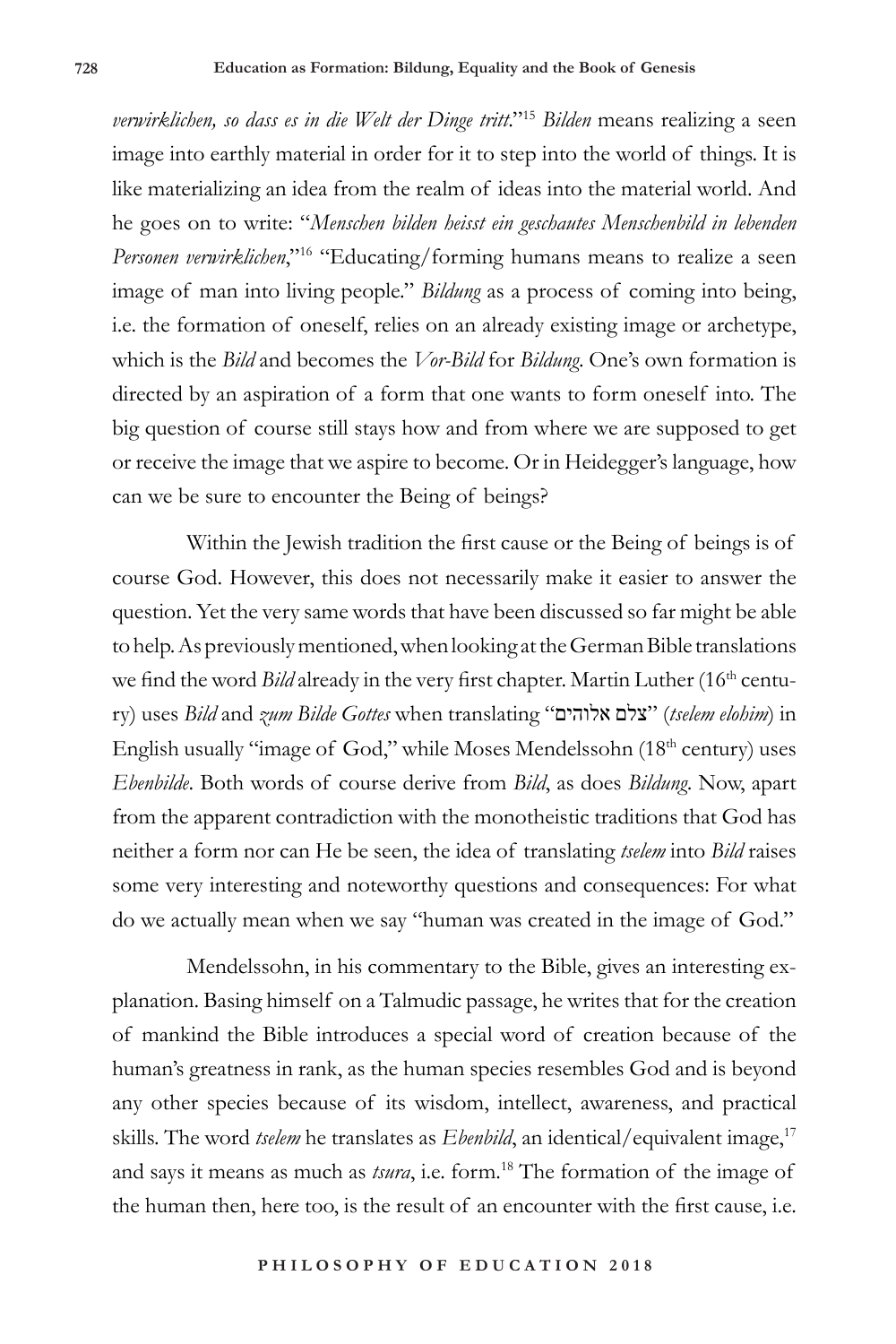God. However, what is it that we should learn from all this?

As briefly mentioned above, according to the monotheistic religions an image of God cannot exist, since God cannot be seen. What then is the meaning of us being created in His image? For over 2000 years, Jewish thinkers have grappled with exactly this question and I therefore want to look at some of the answers that have been suggested. The great Rashi  $(11<sup>th</sup>$  century) comments on "and God created the Human in His image"19 as follows:

> And God created the Human in His image: [means] in the form that was made for him. Everything [else] was created by command whereas, he was created by hand, as it is said, "And You place Your hand upon me." [Man] was made by a die as a coin that is made by impression that is called *coin.*  Similarly it is written, "The die can be varied as clay."<sup>20</sup>

Interestingly, Rashi transfers in this comment the possessive from His (God's) to his (Adam's) image, i.e., God created us in His image according to our form. The source of Rashi's comparison between a coin and human beings is a wellknown rabbinic passage from the *Mishna Sanhedrin* (2<sup>nd</sup> century)<sup>21</sup>:

> And to teach the greatness of the Holy One, Blessed is He: For a man mints hundred coins from one mold and they all look alike; but the King of kings, the Holy One, Blessed is He, mints everyone from the mold of the first Adam and not one resembles like his fellow. Therefore, each and every one is obligated to say, "For my sake was the world created."<sup>22</sup>

What can be learned from this text is that not only is there a Godly imprint within each and every human being, but just as each and every coin has exactly the same value as another although they might look a little different, so it is with human beings. We cannot know what exactly is meant by אלוהים בצלם (in the image of God). However, I believe that we can learn that according to the first book of Moses human beings have certain special characters and capabilities that receive a Godly tag. This then of course turns human beings into something special and unique. Therefore no matter what color, sex, religion,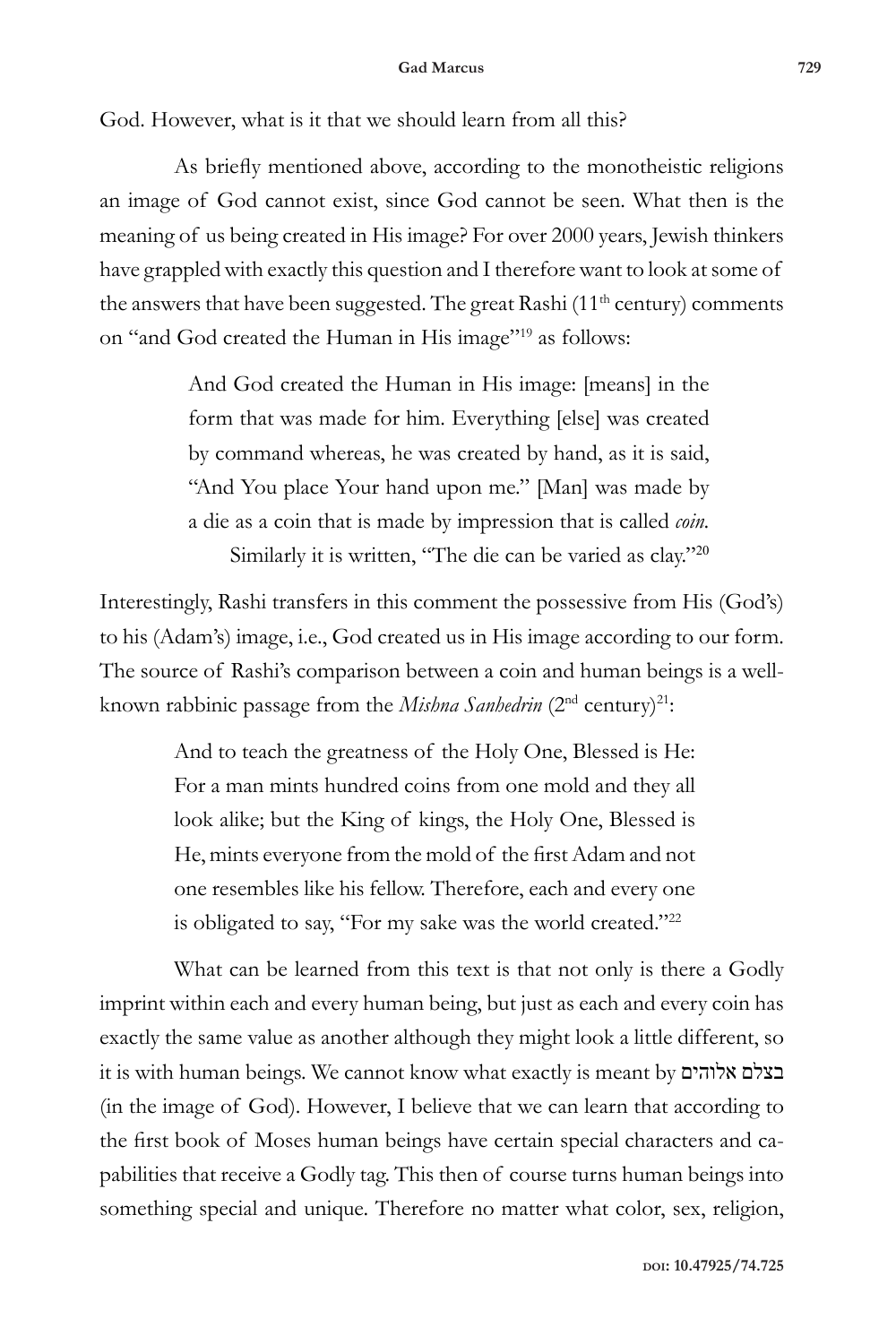political opinion, or what not, we are all of equal value by being made in the image of God no matter how different from each other. Furthermore, the first cause, or Being of being, cannot only be found in our own existence but more so in the existence of others.

This way of understanding the matter of course aligns with the thinking of Levinas and even Meister Eckhart.<sup>23</sup> There is therefore a lot more that can be written or discussed: from finding the Godly spark in us to being able to see it in the other. This is however beyond my goal since all I am asking for is to recognize the other as equal and for that matter we could even leave God out of the equation. Yet there are two more points that I do want to make. The first one is about the infinite value of each human. One example for the value of the individual according to Jewish text can be found in the biblical story of Kain and Abel. There we find the following sentences right after we learn that Kain murdered his brother Abel:

> God said to Kain, "Where is your brother Abel?" "I don't know," he replied. "Am I my brothers keeper?" And God said: "What have you done? Your brother's bloods are crying out to me from the ground!"24

One question that comes up when reading those sentences is, why is it written "bloods" (דמי), in plural form, and not "blood" (דם) in its singular form, as it would seem grammatically correct. A common explanation for this curiosity is that the plural is used to state it is not only the blood of Hevel that is meant but it is the blood of all his generations that were supposed to come from him but will now not get the possibility to exist. A similar argument, pointing to the potential and value of the individual, can be found in the *Mishna of Sanhedrin* where the sentences appear that have been made famous throughout the world by Spielberg's movie about Oskar Schindler:

> It is for this reason that a human was created unique, to teach you that anyone who destroys a single life is considered to have destroyed a whole world, and whoever saves a single life is considered to have saved a whole world.<sup>25</sup>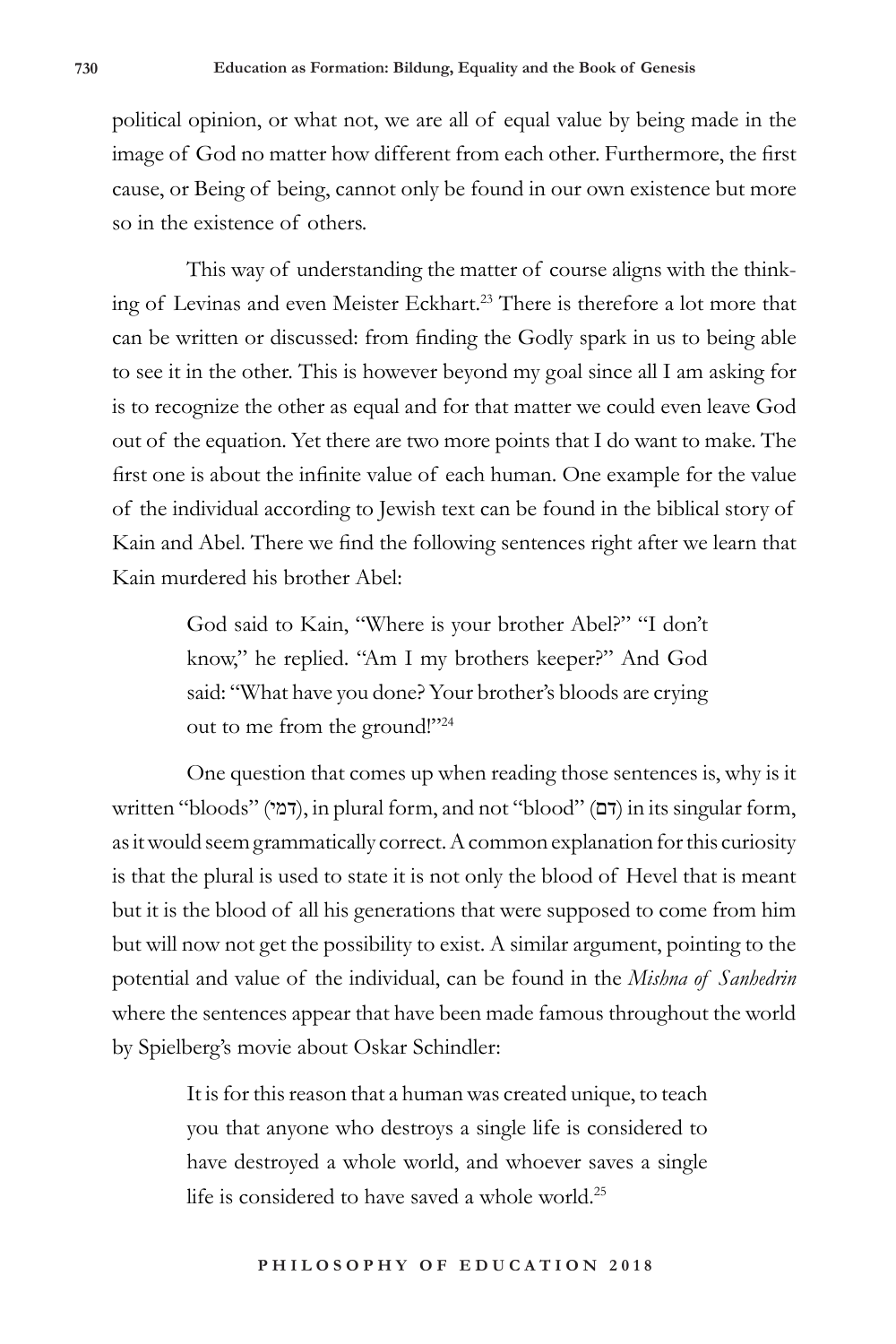## **Gad Marcus 731**

According to this, each one of us is a whole world in itself. Ultimately this means that nobody is replaceable or that anyone is more valuable than another. We are all made uniquely, i.e., in God's image, thereby allowing for the highest of Being to dwell within ourselves and adding the aspect of the infinite to us. For becoming or *Bildung* is a never-ending process. And this brings me to my last point since we are talking about *Bildung*, formation, and be-coming: we have seen that a big part of it is about who we should aim to become, i.e., the *Vor-Bild*, and I therefore want to recount the well-known story of Rabbi Zusya, which Buber also quotes:**<sup>26</sup>**

> Before his death, Rabbi Zusya said "In the coming world, God will not ask me: 'Why did you not behave like an angel or why were you not like Moses?' He will ask me: 'Why were you not Zusya?'"

The reason I mention this story is because it comes to show that the greatness of each one of us is precisely in who we are and become. It is about understanding this as well as acknowledging it in the others that surround us. This means it is each and everyone's own personal task to become who we want to be – a quest that although never ending is an end in itself. What is asked of us as individuals is to find this sort of Being or Godly spark in ourselves in order to see it in every other human too. This is especially important because, as we have seen, the needed *Vor-Bild* emerges from an encounter that is not present in our own being. We are in need of the other and an encounter with its being for our *Bildung* to occur. Looking at the other and understanding that not only are we equal - both in being different as well as in infinite value - but that we need each other in order to live up to our potential, as it is by seeing the Godly or Being in the other that we are capable of imagining or form a *Vor-bild* for ourselves. Ultimately, this may explain why *Bildung* is a rather personal and individual process. Directed or triggered by the other, one comes to understand and find one's very own Godly imprint, which, even though shared with everyone, stays one's very own personal treasure. It is then by realizing and appreciating the equality along with the differences and uniqueness of each and every one that we are capable of aspiring and creating the *Vor-Bild* that we want to form ourselves into.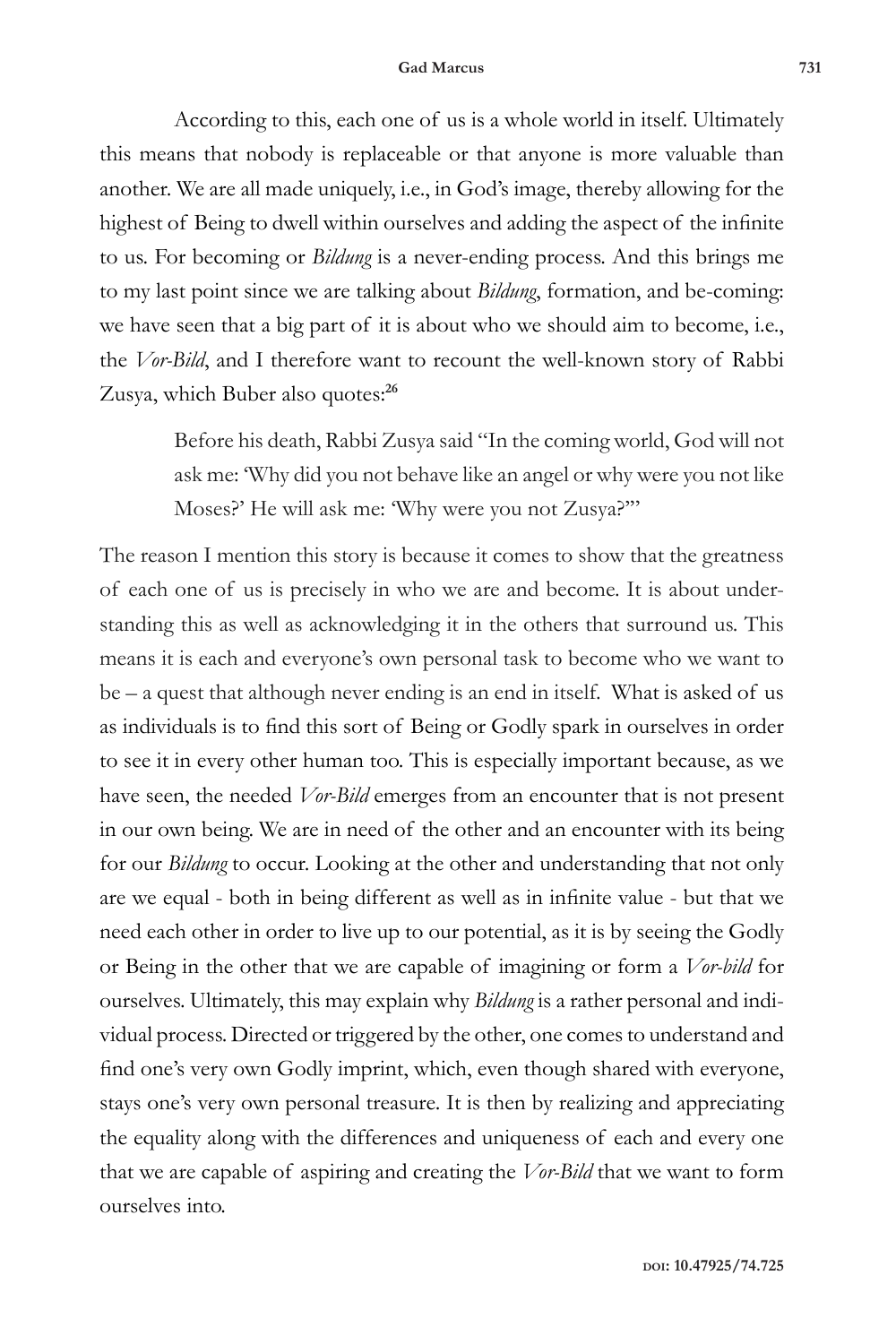1 Käte Meyer-Drawe, "Zum metaphorischen Gehalt von Bildung" und "Erziehung," *Zeitschrift für Pädagogik* 45, no. 2 (1999): 161-175.

2 Ibid., 162.

3 Gert Biesta, "Who's Afraid of Teaching? Heidegger and the Question of Education ('Bildung'/'Erziehung')," *Educational Philosophy and Theory* 48, no. 8 (2016): 834-835.

4 Ibid.

5 Martin Heidegger, *Platons Lehre von der Wahrheit*, Francke Verlag, Berlin, 1954), 23. 6 Ibid.: "dass allem voraus die Seele im Ganzen auf die Grundrichtung ihres Strebens umgewendet wird."

7 Ibid.: "... die Umwendung das Menschsein angeht und daher sich him Grunde seines Wesens vollzieht. Das bedeutet: Die massgebende Haltung, die durch eine Umwendng entspringen soll, muss aus einem das Menschenwesende schon tragenden Bezug in ein festes Verhalten entfalten werden. Diese Um- und Eingewoehnung des Menschenwesens in den ihm jeweils zugewiesenen Bereich ist das wesen dessen, was Platon die 'padeia nennt. … das Geleit zur Umwendung des ganzen Menschen in seinem Wesen."

8 Ibid., 23-24.

9 Ibid., 24.

10 Ibid.

11 Ibid.

12 Ibid., 48: "Diese hoechste und erste Ursache wird von Platon und entsprechend von Aristoteles, das Goettliche genannt. ... weil sie das Seiendste des Seienden ist." 13 Biesta, "Who's Afraid of Teaching?", 832.

14 Martin Buber, *Der Jude und sein Judentum* (Gerlingen: Verlag Lambert Schneider GmbH, 1993), 583.

15 Ibid.

16 Ibid., 583.

17 Moses Mendelssohn, *Schriften zum Judentum* (Stuttgart: frommann-holzboog Verlag, 2009) ,23: "Dem Machen des Menschen ist ein besonderes Schoepfungswort bestimmt, der Groesse seines Ranges halber. … Sie [die Schrift] sagt bei seiner Bildung: *nun wollen wir einen Mensch machen*, ... im Ebenbilde der Hoechsten."

18 Ibid.: "Und Tselem (ebenbild) bedeutet soviel wie 'Form' (tsura), dass er sich durch seine abgesoderte Form von der Form der uebrigen Lebewesen unterscheide ... "

19 Rashi: *Commentary to the Bible* (Hebrew) (New York: Mesorah Publications, 1999); ויברא אלוהים את האדם בצלמו

20

"ויברא אלוהים את האדם בצלמו: בדפוס העשוי לו, שהכל נברא במאמר [באמצעות דיבור] והוא נברא בידיים, שנאמר (תהילים קלט, ה) "ותשת עלי כפכה", נעשה בחותם כמטבע העשויה על ידי רושם שקורין קויי"ן בלעז (מטבעת), וכן הוא אומר: "תתהפך כחומר חותם"

Rashi: *Commentary to the Bible* (Hebrew).